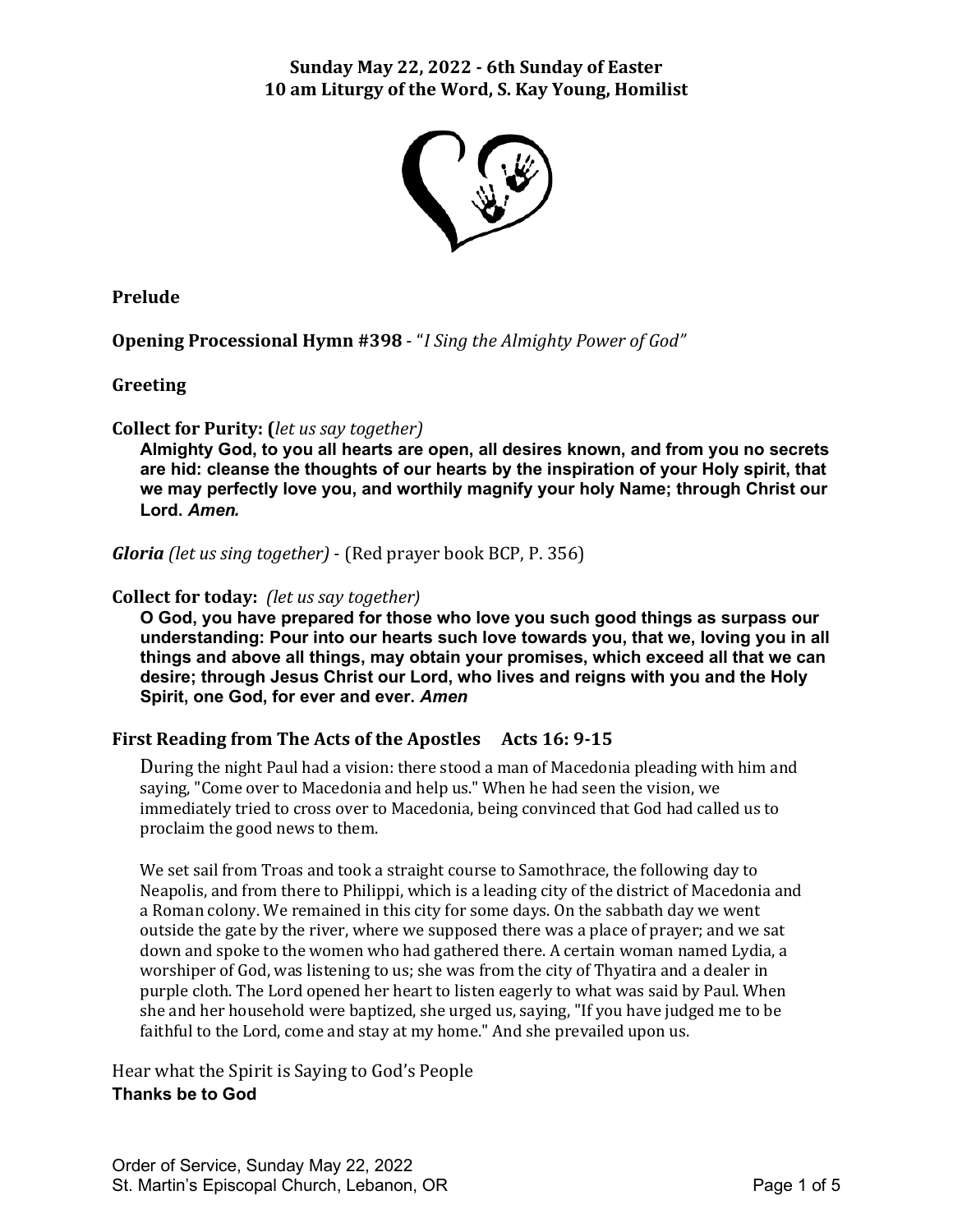- **1 May God be merciful to us and bless us, \* show us the light of his countenance and come to us.**
- **2 Let your ways be known upon earth, \* your saving health among all nations.**
- **3 Let the peoples praise you, O God; \* let all the peoples praise you.**
- **4 Let the nations be glad and sing for joy, \* for you judge the peoples with equity and guide all the nations upon earth.**
- **5 Let the peoples praise you, O God; \* let all the peoples praise you.**
- **6 The earth has brought forth her increase; \* may God, our own God, give us his blessing.**
- **7** *(Second part of chant)* **May God give us his blessing, \* and may all the ends of the earth stand in awe of him.**

# **Second Lesson from the Revelation to St John 21:10, 22-22:5**

In the spirit the angel carried me away to a great, high mountain and showed me the holy city Jerusalem coming down out of heaven from God.

I saw no temple in the city, for its temple is the Lord God the Almighty and the Lamb. And the city has no need of sun or moon to shine on it, for the glory of God is its light, and its lamp is the Lamb. The nations will walk by its light, and the kings of the earth will bring their glory into it. Its gates will never be shut by day-- and there will be no night there. People will bring into it the glory and the honor of the nations. But nothing unclean will enter it, nor anyone who practices abomination or falsehood, but only those who are written in the Lamb's book of life.

Then the angel showed me the river of the water of life, bright as crystal, flowing from the throne of God and of the Lamb through the middle of the street of the city. On either side of the river is the tree of life with its twelve kinds of fruit, producing its fruit each month; and the leaves of the tree are for the healing of the nations. Nothing accursed will be found there any more. But the throne of God and of the Lamb will be in it, and his servants will worship him; they will see his face, and his name will be on their foreheads. And there will be no more night; they need no light of lamp or sun, for the Lord God will be their light, and they will reign forever and ever.

Hear what the Spirit is Saying to God's People **Thanks be to God**

Order of Service, Sunday May 22, 2022 St. Martin's Episcopal Church, Lebanon, OR **Page 2 of 5** Page 2 of 5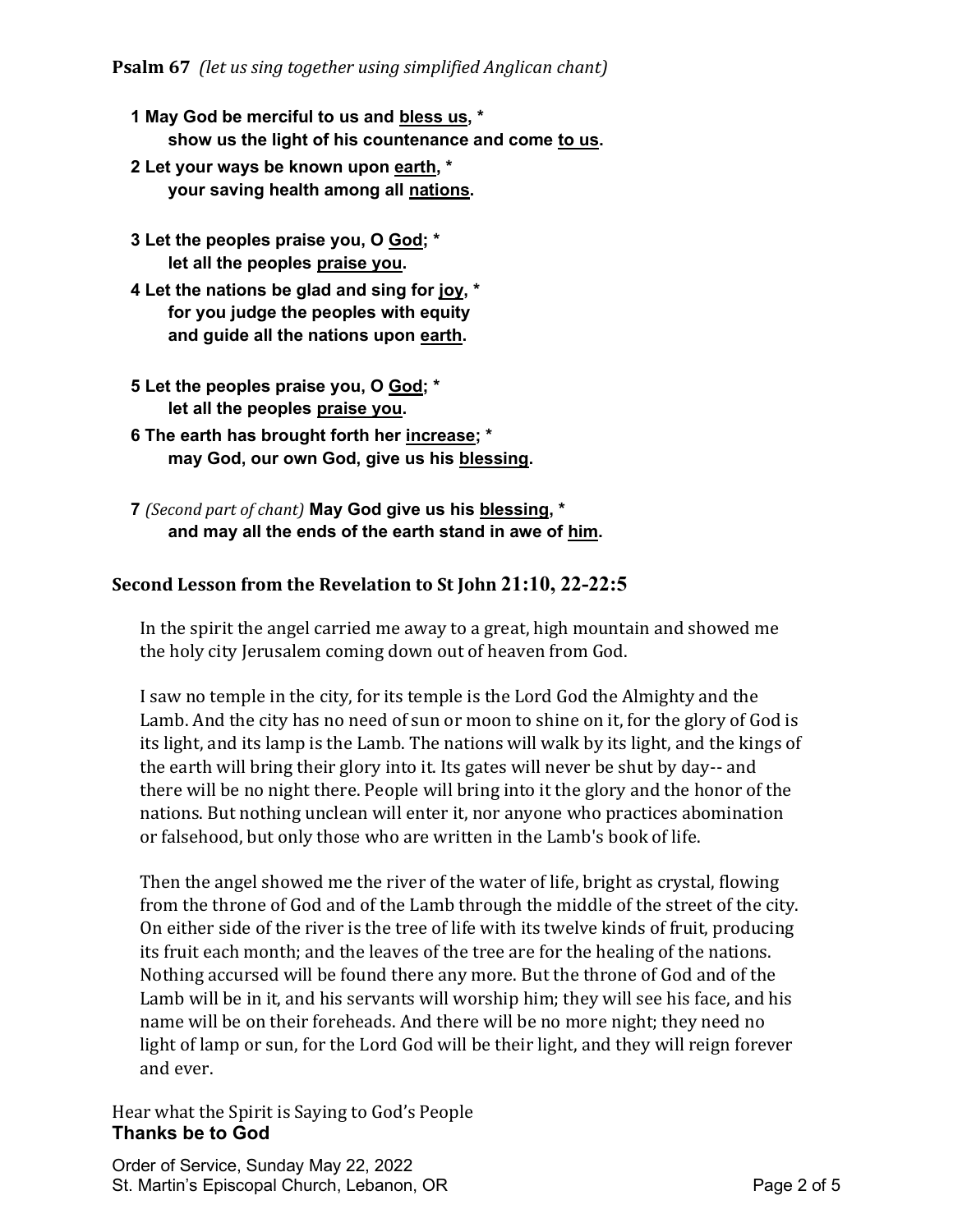#### **Gospel Hymn #143 LEV** "Wade in the Water"

# **A Reading from the Gospel of St. John 5:1-9**

*Glory to you Lord Christ*

After Jesus healed the son of the official in Capernaum, there was a festival of the Jews, and Jesus went up to Jerusalem.

Now in Jerusalem by the Sheep Gate there is a pool, called in Hebrew Beth-zatha, which has five porticoes. In these lay many invalids-- blind, lame, and paralyzed. One man was there who had been ill for thirty-eight years. When Jesus saw him lying there and knew that he had been there a long time, he said to him, "Do you want to be made well?" The sick man answered him, "Sir, I have no one to put me into the pool when the water is stirred up; and while I am making my way, someone else steps down ahead of me." Jesus said to him, "Stand up, take your mat and walk." At once the man was made well, and he took up his mat and began to walk. Now that day was a sabbath.

#### **This is the gospel of the Lord** *Praise to you Lord Christ*

**Homily S. Kay Young**

**The Nicene Creed** (*Let us say together)*

**We believe in one God, the Father, the Almighty, maker of heaven and earth, of all that is, seen and unseen. We believe in one Lord, Jesus Christ, the only Son of God, eternally begotten of the Father, God from God, Light from Light, true God from true God, begotten, not made, of one Being with the Father. Through him all things were made. For us and for our salvation he came down from heaven: by the power of the Holy Spirit he became incarnate from the Virgin Mary, and was made man. For our sake he was crucified under Pontius Pilate; he suffered death and was buried. On the third day he rose again in accordance with the Scriptures; he ascended into heaven and is seated at the right hand of the Father.**

 **He will come again in glory to judge the living and the dead, and his kingdom will have no end.**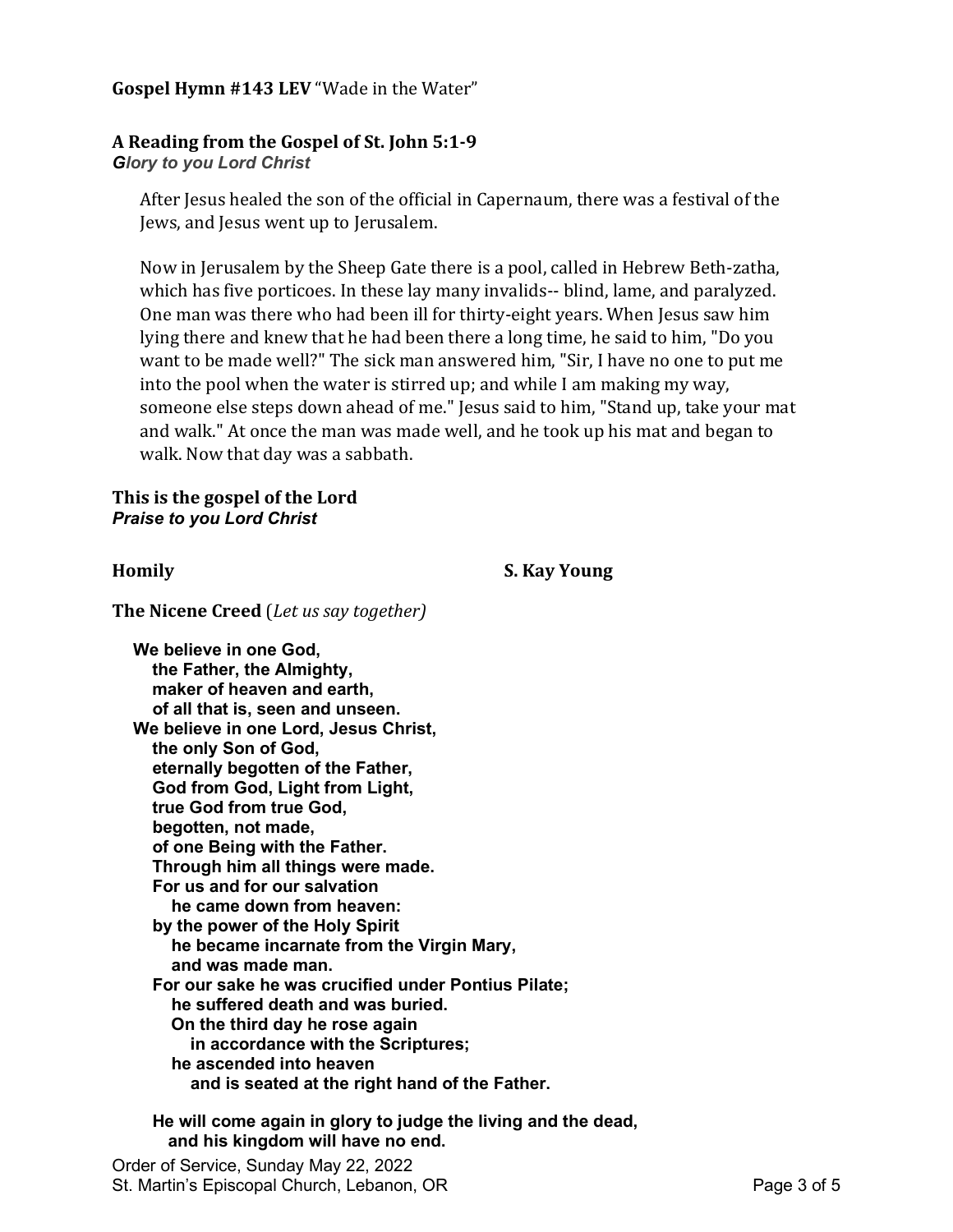**We believe in the Holy Spirit, the Lord, the giver of life, who proceeds from the Father and the Son. With the Father and the Son he is worshiped and glorified. He has spoken through the Prophets. We believe in one holy catholic and apostolic Church. We acknowledge one baptism for the forgiveness of sins. We look for the resurrection of the dead, and the life of the world to come. Amen.**

**Prayers of the People, Form III,** found on p. 387 in the BCP red prayer book *The responses are in the prayer book*

C**onfession:** Let us confess our sins against God and our neighbor**.** *(Let us say together)*

**Most merciful God, we confess that we have sinned against you in thought, word, and deed, by what we have done, and by what we have left undone. We have not loved you with our whole heart; we have not loved our neighbors as ourselves. We are truly sorry and we humbly repent. For the sake of your Son Jesus Christ, have mercy on us and forgive us; that we may delight in your will, and walk in your ways, to the glory of your Name. Amen.**

#### **Absolution**

Almighty God have mercy on us, forgive us all our sins through our Lord Jesus Christ, strengthen us in all goodness, and by the power of the Holy Spirit keep us in eternal life. *Amen.*

And now, as our Savior Christ has taught us, we are bold to sing:

**Lord's Prayer** *(let us sing together)*

**Our Father in heaven, hallowed be your Name, your kingdom come, Your will be done, on earth as in heaven. Give us this day our daily bread. And forgive us our sins as we forgive those who sin against us. Save us from the time of trial and deliver us from evil. For the kingdom, the power, and the glory, Are yours now and forever. Amen. Amen.**

**Prayer for St. Martin's** *(let us say together)*

**God of Love, open our eyes and ears to perceive you at work in creation, the church, and our parish. Fill our hearts with your love, that we may reach out in love to others.**